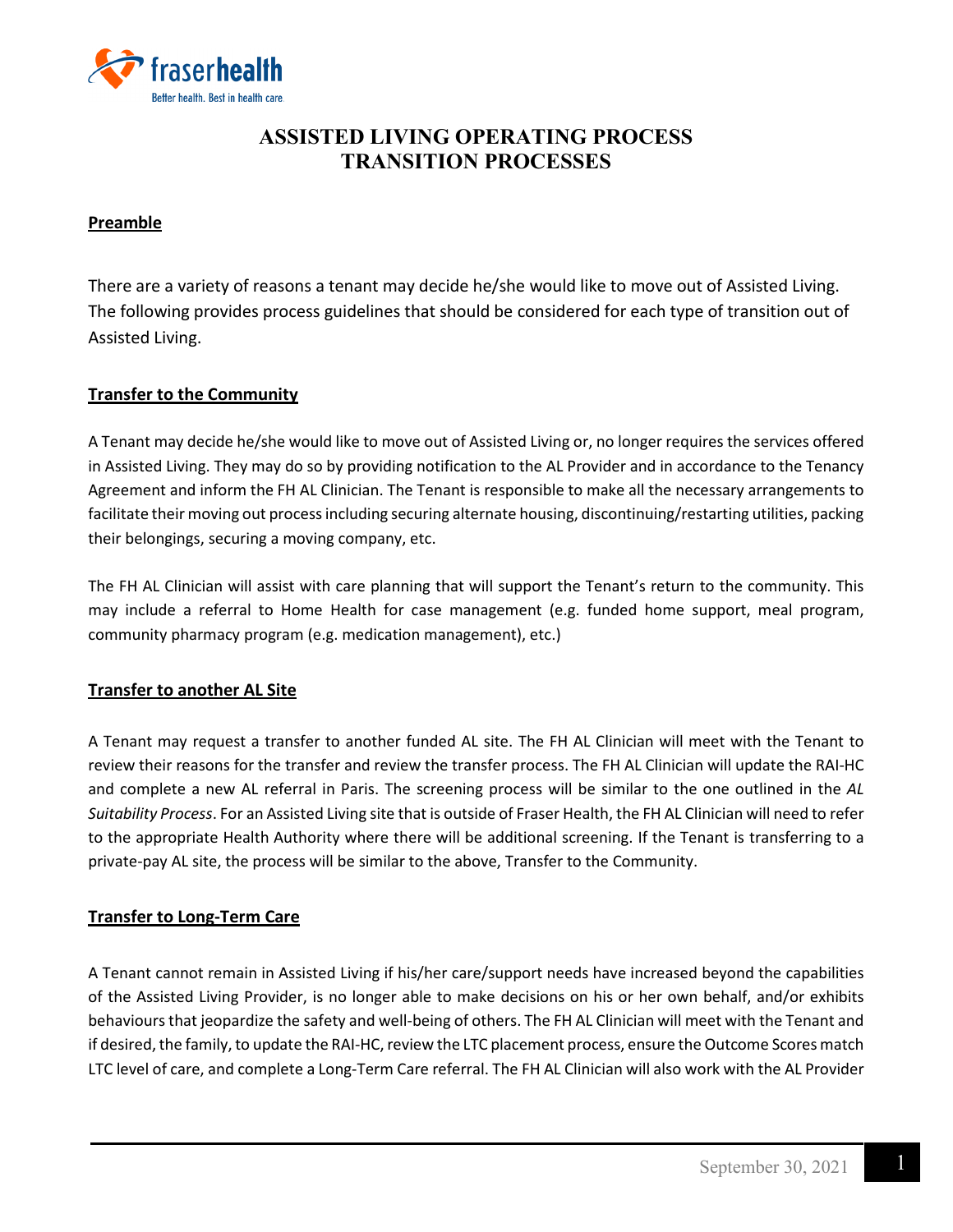

to ensure care can still be provided safely in the interim (e.g. with family involvement and/or Supportive Funding) while the Tenant is waiting for LTC placement.

# **Transfer to Acute Care**

A Tenant may be admitted into acute care and there is confirmation that he/she is unable to return to Assisted Living; e.g. the Tenant requires Long-Term Care or hospice and will wait in acute care. The Tenant's Power of Attorney, Representative (named in a Representation Agreement), next of kin, and/or designate will be responsible to pack and move the Tenant's belongings and to settle any outstanding matters with the AL Provider. This should be completed within a reasonable time frame and to avoid paying additional rent.

### **Transfer to Hospice**

A Tenant may be transferred to hospice if he/she can no longer be supported in Assisted Living or does not want to pass away on site. The Tenant's Power of Attorney, Representative (named in a Representation Agreement), next of kin, and/or designate will be responsible to pack and move the Tenant's belongings and to settle any outstanding matters with the AL Provider. This should be completed within a reasonable time frame and to avoid paying additional rent.

#### **Death**

 $\overline{a}$ 

#### *EXPECTED DEATH*

A suggested resource for information related to protocols for expected/planned home deaths is the Ministry of Health Services document "Joint Protocol for Expected/Planned Home Deaths in British Columbia." This document can be found on the Ministry of Health website at: [Expected/Planned Home Death](https://www2.gov.bc.ca/gov/content/health/accessing-health-care/home-community-care/care-options-and-cost/end-of-life-care/expected-planned-home-deaths)

#### *UNEXPECTED DEATH PROCESS*

- 1. Call 911 in the event of an unexpected death.
- 2. Staff will not disturb the body or environment in any way until the police or coroner has visited.
- 3. Depending on the circumstances, either the police or the AL staff will contact the family[\\*.](#page-1-0)
- 4. The AL Provider Manager will complete an incident report and report the unexpected death to the Assisted Living Registry with a copy to the FH Assisted Living Manager via fax and telephone call.
- 5. The AL Provider Manager or Team Leader will report the death to the FH AL Clinician.

<span id="page-1-0"></span>While it is the responsibility of the police, not AL staff, to contact family in the event of an unexpected death, in some circumstances the AL staff may feel it is more appropriate that they contact family, especially in situations where the death is "sudden", but not completely unanticipated, and where the AL staff have a relationship with the family.